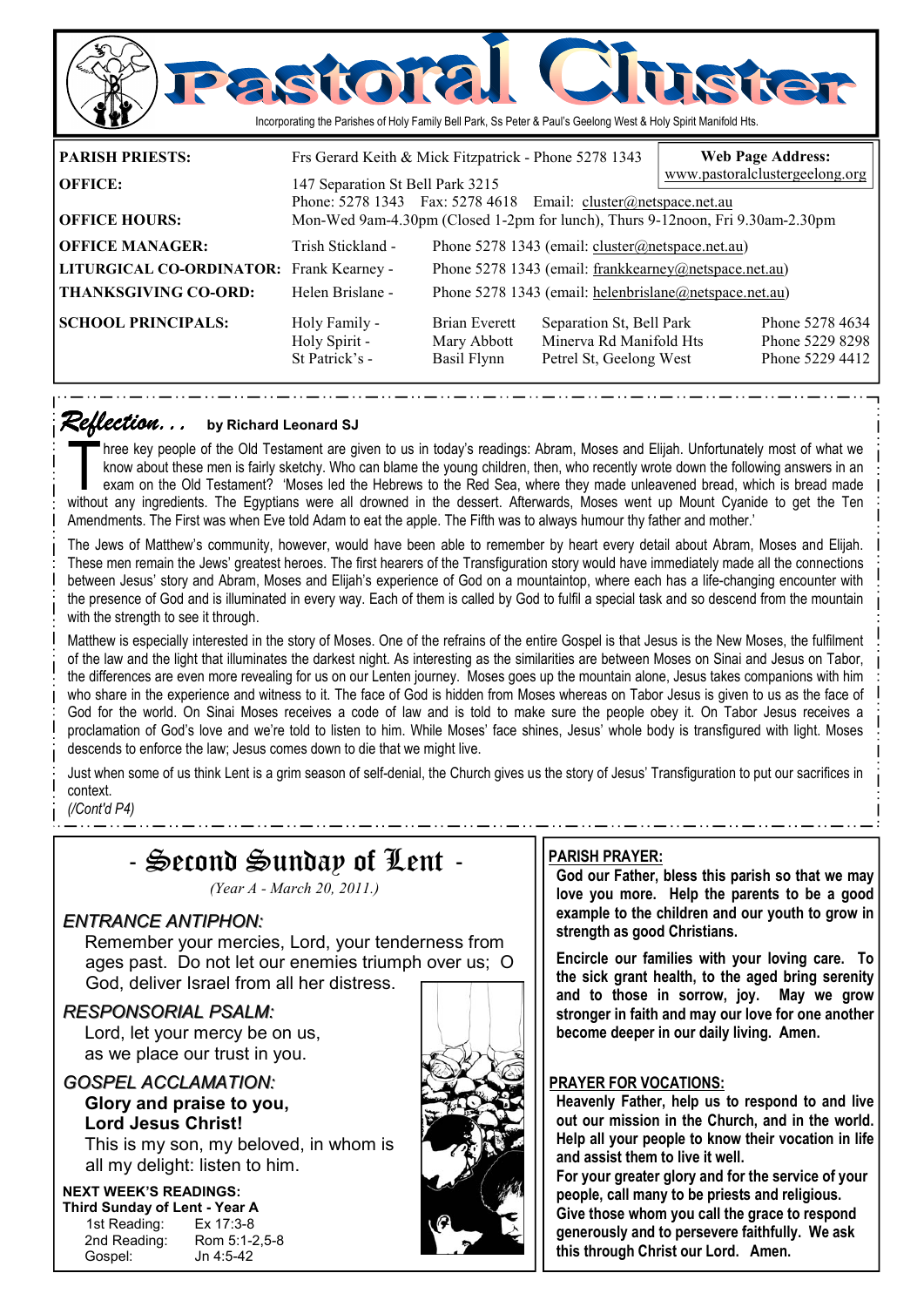# The Pastoral Cluster at Prayer

## WEEKEND MASSES:

*English… 8am and 9.30am (Sunday) 6.00pm Sat 5.00pm Sat 11am - 1st, 3rd & 5th Sundays 11am - 2nd and 4th Sundays* 

# **Holy Family, Bell Park: Holy Spirit, Manifold Hts: Ss Peter & Paul's, Geelong West:**

 *9.30am - Italian Mass at St Patrick's* 

*Croatian… 11.30am (1,3,4,5th Sunday), 12.30pm (2nd Sunday) - Slovenian…11.30am (2nd Sunday)* 

### WEEKDAY MASSES:

**Holy Family:** 9.15am Tues, 9.15am Thurs

**Holy Spirit:** 9.00am Wed, 11am Fri and 9am Sat. *Reconciliation after Saturday Mass* 

**Grace McKellar Centre:** 10.15am - 1st, 3rd, 5th Tues; **Maryville Nursing Home:** 11am Tues; **Multicultural Centre:** 1.30pm - 1st Fri **Vincentian Village:** 3.00pm - Mon

### COMMUNAL PRAYER:

| Mon   | Holy Family Women's Prayer Group   | 10.00am         | <b>Holy Family Community Centre</b> |
|-------|------------------------------------|-----------------|-------------------------------------|
| Tues  | <b>Meditation Group</b>            | 5.30pm          | <b>Holy Family Community Centre</b> |
| Wed   | Prayer of the Church               | Before 9am Mass | <b>Holy Spirit Church</b>           |
| Wed   | Holy Family Women's Prayer Group   | 10.00am         | <b>Holy Family Community Centre</b> |
| Thurs | Italian Prayer Group               | 10.00am         | St Patrick's Chapel                 |
| Fri   | Adoration of the Blessed Sacrament | After 11am Mass | <b>Holy Spirit Church</b>           |
| Fri   | Divine Mercy                       | 3.00pm          | <b>Holy Spirit Church</b>           |
| Sat   | Rosarv                             | After 9am Mass  | <b>Holy Spirit Church</b>           |
|       |                                    |                 |                                     |

### **OUR LADY'S STATUE:**

*If anyone would like to have our Lady's Statue or if you could spare an hour a month to help Tina Montalto, ph 5278 9314.* 

## **AS A COMMUNITY WE PRAY FOR:**

### **RECENT DEATHS:** -

**ANNIVERSARIES:** Rosaria Trafficante, Domenico Mileto, Roderick Lamaro

**BAPTISMS:** Ari DiBiagio, Isla Ghin, Jayda Lincoln, Adele Marriner (HS)

**PRAY FOR THE SICK:** Wendy Commons, Margaret Donaghy, Margaret Harris, Maria Law, Mary Smith, Peter Farrar, Doris Boyle, Heidi Maguire, Joseph Escorse, Joan Bellew, Kate Jennings, Florence Williams, Pasha Alden, Nevenka Juraga

*(Please note: After approx five weeks names will be deleted from the sick list please phone the office if you wish names reinserted)* 

**ROSTER FOR NEXT SUNDAY, MAR 27, 2011.**

(4th Sunday of the Month**)** 

**HOLY FAMILY 8.00AM 9.30AM**

Commentators **F** O'Neill **M** Lukesic Lectors Lectors L Kelly Lectors Controller M Baird, P Gizycki Welcomers L&E Kelly **E Glynn** 

### **HOLY SPIRIT: 6.00PM**

**Commentators** Projectionist T McShanag

Lectors E Cotter, P Dickson Special Ministers C McShanag, G Harrison, E Cotter Welcomers M Brown, D McFarlane

### **Ss PETER & PAUL'S: 5.00PM 11.00AM**

Readers G Tolan Projectionist R Zarb

Commentators **A** Henderson **M** Foley

Special Ministers L Sells, E Kelly, B McFarlane D Lunn, P McBride, J McMahon, C Simpson, V Resciniti

Special Ministers **A Henderson, G Tolan, Dean Dougherty** H&M Broekman, D Dougherty, M Mirabile, M Foley, J Gailius Welcomers **R&K Maddalena** M Broekman, D Dougherty, D Lipinski

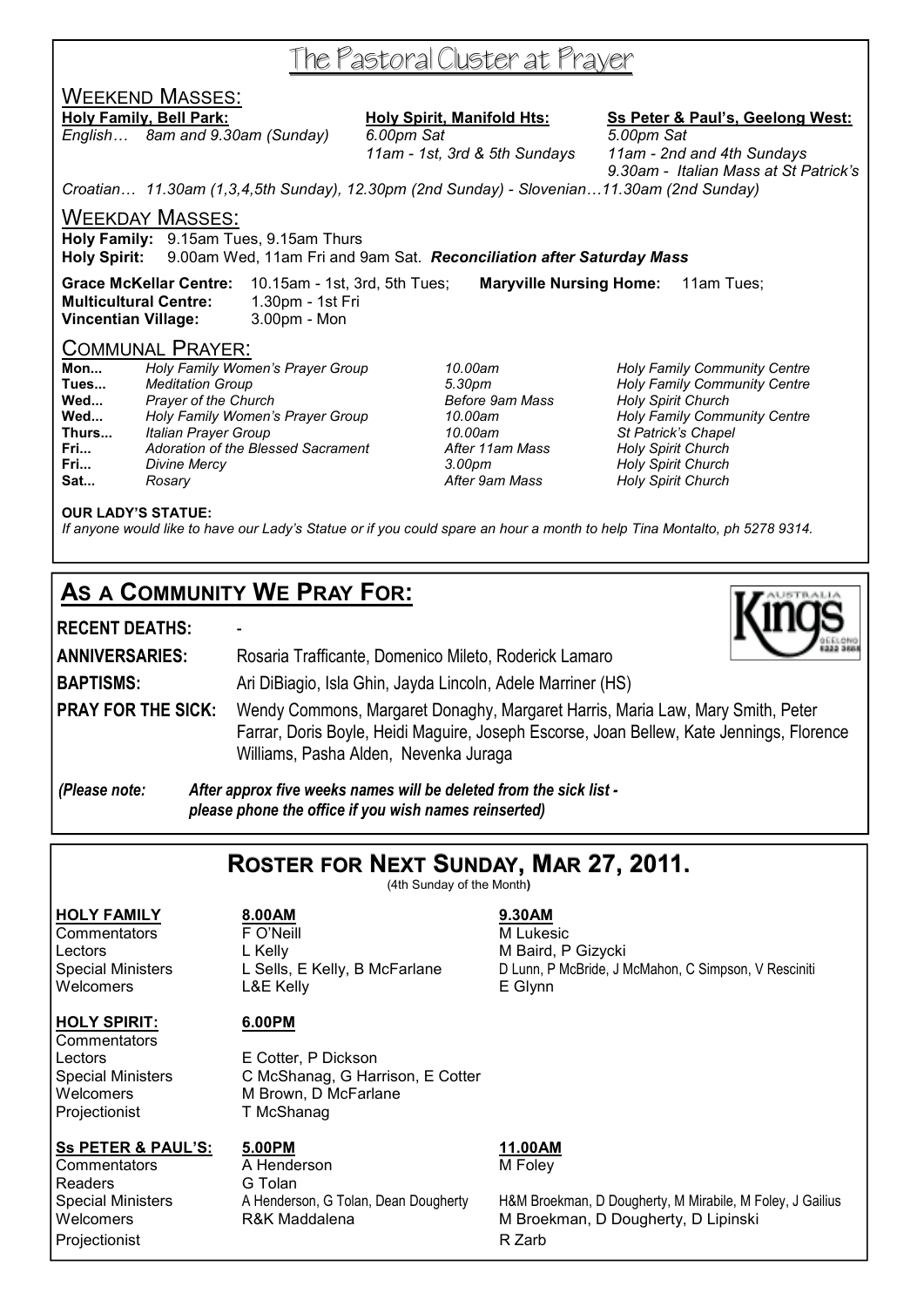# **Cluster News:**

### **GETTING THE BEST OUT OF LENT:**

**1. Lenten Calendar 2011 -** *Take to Heart, Put into Practice*

The free Lenten Calendar that was distributed has a very brief reflection for each day, including a phrase from that day's scripture readings. The intent of the Calendar is that the person take a few minutes each day to reflect on the text and try and put a word from that text into action.

- **2. Lenten Scripture Study Groups:**
- 10am... Wednesdays at Holy Family Community Centre; 7.30pm... Thursdays at Holy Family Community Centre<br>3. The Reflection:

### **3. The Reflection:**

 As an initiative of the Australian Church the Australian Bishops would like to invite you to participate on the free online program *The Reflection*. Each week during Lent the Bishops of Australia will be sharing their thoughts and reflections in a *lectio* style, on the Sunday Gospels leading towards Easter. By simply logging onto the website each week **(http://thereflection.vividas.com)**  you will be able to participate in a *lectio divina* for Lent, working with it at your own pace and in your own time over the week.

### **4. Project Compassion:**

 Project Compassion boxes are available at the back of each Church. Please take one. Over Lent there will be a brief reflection in the Bulletin on how your generosity is helping individuals and families break out of the vicious cycle of poverty.

### **SECOND SUNDAY OF LENT -**



Your compassion and generosity alleviates trauma and brings hope to people who are suffering. This week we met Elisabeth, 24, from the Democratic Republic of Congo, one of the world's most poverty-stricken nations.



Here violence and homelessness are widespread. Since 2000, Caritas Australia has supported medical, psychological and economic care to thousands of men, women and children affected by sexual violence here. This unconditional acceptance and compassion gave Elisabeth hope.

 Please donate to Project Compassion and help survivors of violence, like Elisabeth, to heal after conflict and learn skills for a more stable future.

### **EASTER MAILOUT WORKING BEE:**

This weekend the invitations will be at the back of the Churches and we ask if people could deliver them. Those invitations remaining at the end of the weekend will be available in the Pastoral Cluster Office and I ask those kind people who have been deliverers if they could come to the Cluster Office to collect the invitations for distribution.

*Thankyou to Trish Stickland who organised and to the many volunteers who came to prepare the Easter Invitations for mail-out. The adage "many hands make light work" was certainly the case last week. (Fr Gerard)* 

### **VISITATION OF THE ARCHBISHOP TO THE PASTORAL CLUSTER:**

I am delighted to announce that the Archbishop is planning a Pastoral visit to the Cluster on **Thursday April 7** and will be the principal celebrant at the 6pm Mass at Holy Spirit on **Saturday April 9**. I have forwarded an itinerary to the Archbishop and await his response. The details of the visit will be in next week's Bulletin.

### **ST PATRICK'S SCHOOL CENTENARY CELEBRATION:**

As part of the Centenary project, the school will be installing stained glass clerestory window panels in the recently refurbished multipurpose area. The stained glass windows will tell the story of the school's patron, St Patrick. Over the coming weeks more information about the opportunity to sponsor a window will be made available.

### **MAKING JESUS REAL:**

On Monday March 21, I will be joining all staff of our three Primary Schools for a religious program I entitled **"Making Jesus Real"**. The essence of the program is conveying our faith and Christian behaviour in a language and way that is attractive and accessible to primary school children.

## CATHOLIC SECONDARY COLLEGES OPEN DAYS:

| <b>Clonard College</b>      | Fri April 1                                   | 1pm - 3pm or 4.30pm - 6pm<br>Information sessions 1pm & 4pm                                                                                          | fantastic<br>Festival                                    |
|-----------------------------|-----------------------------------------------|------------------------------------------------------------------------------------------------------------------------------------------------------|----------------------------------------------------------|
|                             | Tues May 4                                    | Tour of the College - 9am                                                                                                                            | March 20<br>grounds.                                     |
| <b>St Ignatius College</b>  | Sun Mar 20, 11am-2pm<br>Wed May 4, 9am-12noon | Open Day<br>See the College at Work                                                                                                                  | addi<br>1n<br>normal                                     |
| <b>St Joseph's College</b>  | Fri Apr 29, 9am-12noon<br><b>Staff Tours</b>  | Last tour leaving 11.30am<br>4pm-6.30pm (last tour leaving at 6pm)                                                                                   | rides, sho<br>Irish fare,<br>fresh prod                  |
| <b>Sacred Heart College</b> | Tues April 5, 2pm-4pm                         | Option 1 - Tour 3.45-4.45pm followed by<br>information session: 5-5.45pm<br>Option 2 - Tour 5.30-6.30pm followed by<br>information session: 7-7.45pm | will<br>be<br><b>Leprechai</b><br>A great d<br>whole fan |



St Patrick's

again hosting the lrish Folk on Sunday in the school In addition to the fun things w bags, crafts, face painting, duce etc, there "The Great <mark>un Drop".</mark> ay out for the uily!

Primary school is once